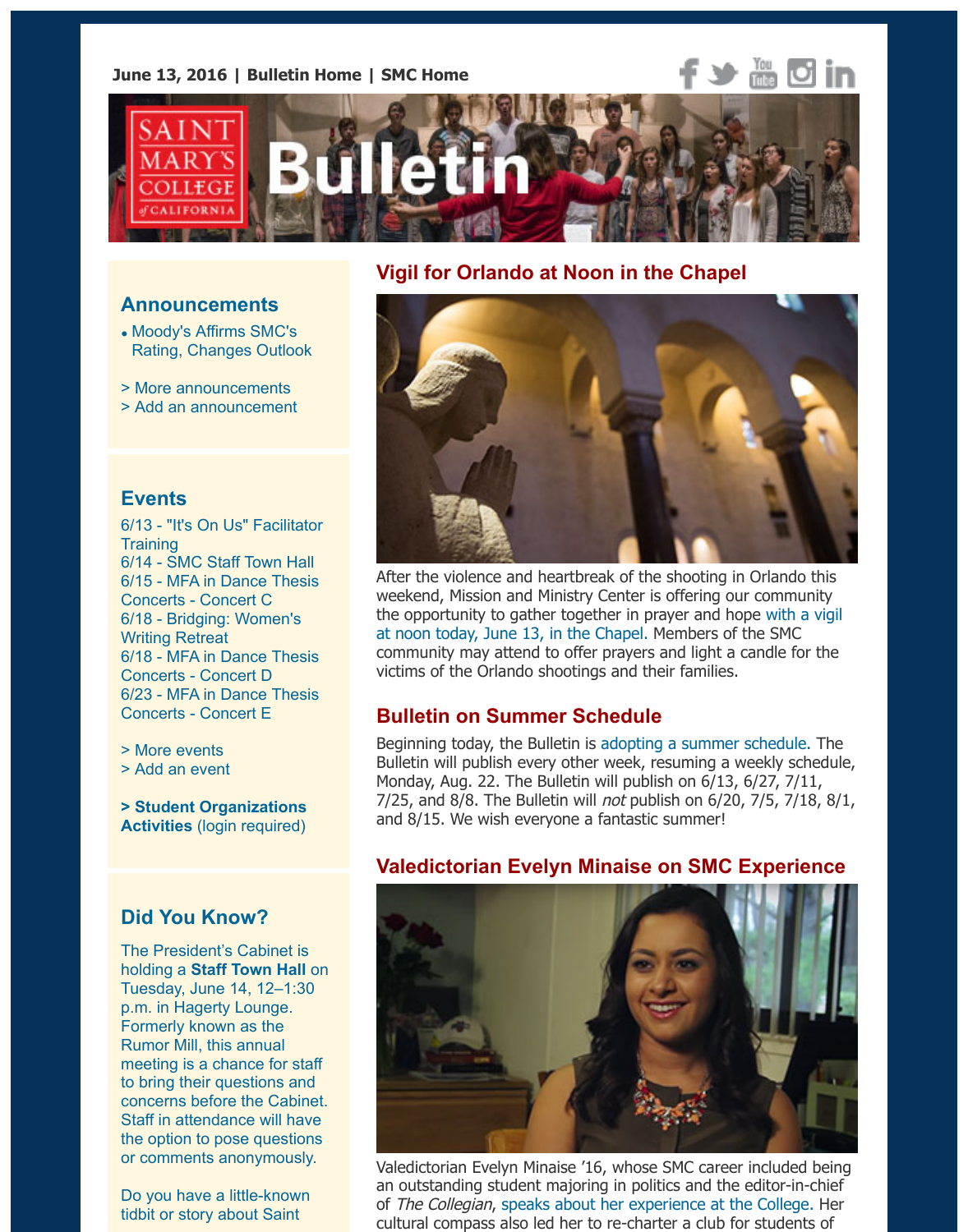

For the week of **June 13.**

**Learn how to submit Events and Announcements**.

Strategic Plan. Learn more in this update from Director of Proje Management Diane Hardy.

summer that deliver on goals outlined in the College's 2015-2020

#### **Frosh Alert**

Break out your best Saint Mary's welcome for the fresh faces on campus when incoming freshmen and their families arrive Wednesday, June 22 for the first of this summer's student orientations (others are June 25 and 29). Prepare for inquiries visitors on wh[ere things are by checking o](http://www.stmarys-ca.edu/projects-and-facilities-services-summer-2016?utm_source=Bulletin&utm_medium=email&utm_content=feature_test&utm_campaign=06-13-2016)ut answers to these frequently asked questions.

#### **View**



(Left to right) Brother Richard Lemberg (35 years), Sue Costa years), and Leslie Welty (35 years) shared a laugh as they acce their service awards last Friday at the annual Staff Service Awards Luncheon. Brother Camillus Chavez was recognized for his service to the College of 40 years—the longest celebrated at the event.

### **SMC in the News**

- NBC Bay Area speaks with Prof. Monica Fitzgerald about Hilla Clinton's historic moment.
- Book Riot includes Lysley Tenorio's Monstress in must-read short story collections.
- Medium features commentary by KSOE's Bedford Palmer on t impact of 'Roots'

## **Go Gaels**

#### **Three Gaels Taken in Top 10 Rounds of MLB Draft**

[A historic year for the Saint Mary's baseball program continued](https://www.stmarys-ca.edu/nbc-bay-area-speaks-with-prof-monica-fitzgerald-about-hillary-clinton%E2%80%99s-historic-moment?utm_source=Bulletin&utm_medium=email&utm_content=feature_test&utm_campaign=06-13-2016) Friday when three of its players—Corbin Burnes, Nate Nolan, and [Anthony Gonsolin—were drafted in the top-10 rounds of the 2016](https://www.stmarys-ca.edu/book-riot-includes-lysley-tenorios-monstress-in-must-read-short-story-collections?utm_source=Bulletin&utm_medium=email&utm_content=feature_test&utm_campaign=06-13-2016) [Major League First-Year Player draft.](https://www.stmarys-ca.edu/medium-features-commentary-by-ksoes-bedford-palmer-on-the-impact-of-roots?utm_source=Bulletin&utm_medium=email&utm_content=feature_test&utm_campaign=06-13-2016)